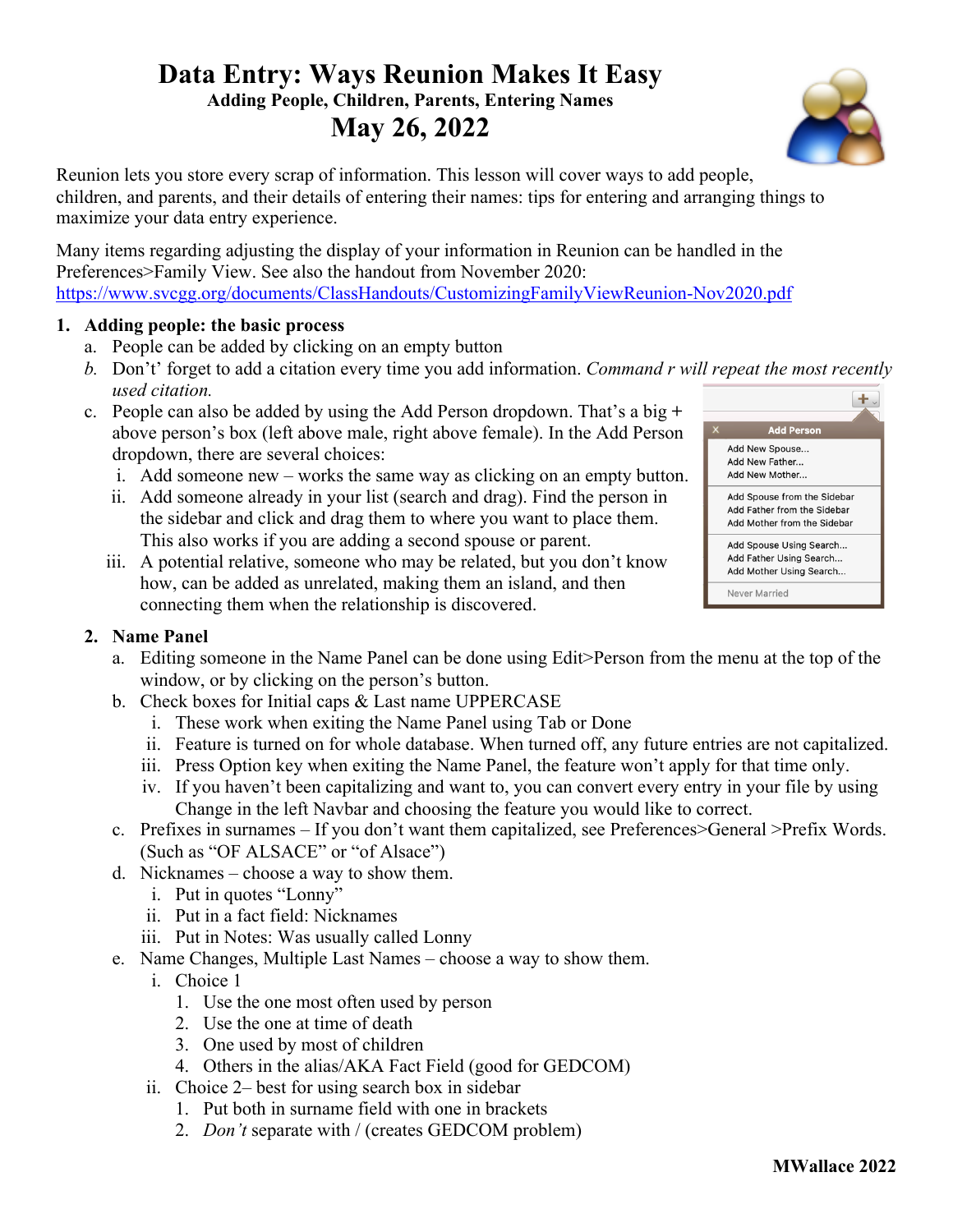- 3. Use square brackets for actual name changes, in order of usage, less used name in brackets, such as for an adopted person.
- 4. If only a spelling variation, separate with "or" (Such as *McKnitt or McKnight*).
- iii. Choice 3 Choose one and put the others in Notes with explanations.
- f. Autocomplete of First and Middle Names (drop-down list as you begin typing)
	- i. Based on individual names previously used: Greg and Thomas, not Greg Thomas.
	- ii. Punctuation is ignored.
	- iii. Doesn't include names with only one or two letters (Jo)
	- iv. Sex is considered, but names used for both sexes will be presented (Evelyn)
	- v. 4000 remembered (That's a lot!)
- g. Autocomplete of Last Names (drop-down list as you begin typing)
	- i. Based on previous surnames entered.
	- ii. 10,000 remembered (That's really a lot!!)
- h. Removing Mistakes from Autocomplete
	- i. If you made a mistake when entering a name and later corrected it, but it keeps showing up in the drop-down list, there is a way to get rid of it.
	- ii. At the bottom of the drop-down list, you will see "Rebuild autocomplete lists." This could take a little bit of time. This will only work if you have *already corrected the nam*e.
- i. Flipping Names in Buttons (last name first)
	- i. See Preferences>FamilyView>Miscellaneous.
	- ii. Enable Last Name first button.
	- iii. Add comma after if desired.

## **3. Adding children (brief overview)**

- a. Display children in buttons or lists (limit of 150 children oh, dear)
	- i. Preferences>Family View>Children to choose buttons or lists
	- ii. The number of children you can see in Family View can be adjusted by placing the *Resize Cursor* at the top of the children section and dragging it up or down.
- b. Buttons
	- i. Children are shown from the oldest to youngest moving top to bottom and left to right.
	- ii. Click last button (or anywhere in area but not in someone's box) to get a pop-up children window, including half-siblings.
- c. List
	- i. Chronological.
	- ii. Can show more fields in columns (add fields: Preferences>Family View>Children>Fields).
	- iii. Scrollable.
	- iv. Resize columns using Resize Cursor.
	- v. Auto adjust column sizes using control-click on column title and make choice.
	- vi. Click and drag column titles horizontally to change order.
	- vii. Control-click on a child's line for a dropdown of information that can be changed for that child.
- d. Adding Children new or existing
	- i. Do this from the Family View of the parents.
	- ii. Use the **+** Children button just below the parents.
	- iii. Options are the same as in the Add Person button: new, sidebar, drag, no children.
	- iv. Default adds father's surname for girls.

| Children   |             |             |             |  |  |
|------------|-------------|-------------|-------------|--|--|
|            |             |             |             |  |  |
| Elizabe    | William     | Samuel      |             |  |  |
| b: 1646/5  | b: ca 1646  | b: ca 1647  |             |  |  |
| d: 1692    | d: 1715, N  | $d: 14$ lun |             |  |  |
| Spouse: M  | Spouse: Ann | Spouse: M   |             |  |  |
| 1 spouse   | 1 spouse    | 1 spouse    |             |  |  |
| 9 children | 1 child     | 7 children  | 10 Children |  |  |

| Children                |                       |                          |                    |  |
|-------------------------|-----------------------|--------------------------|--------------------|--|
| 10 Children             | Birth                 | Death                    | Spouse             |  |
| Elizabeth               | 1646/50<br>Raphoe, D  | 1692<br>Manokin          | Matthew I (Math    |  |
| <b>Milliam</b>          | ca 1646<br>Raphoe, D  | 1715<br>New Muns         | Ann                |  |
| $\sim$<br><b>Samuel</b> | ca 1647<br>Raphoe, C  | 14 Jun 1733<br>Cecil Cou | <b>Mary TAYLOR</b> |  |
| <b>Andrew</b>           | 1648<br>$D$ anhaa $D$ | 1700<br>$A = A - A$      |                    |  |